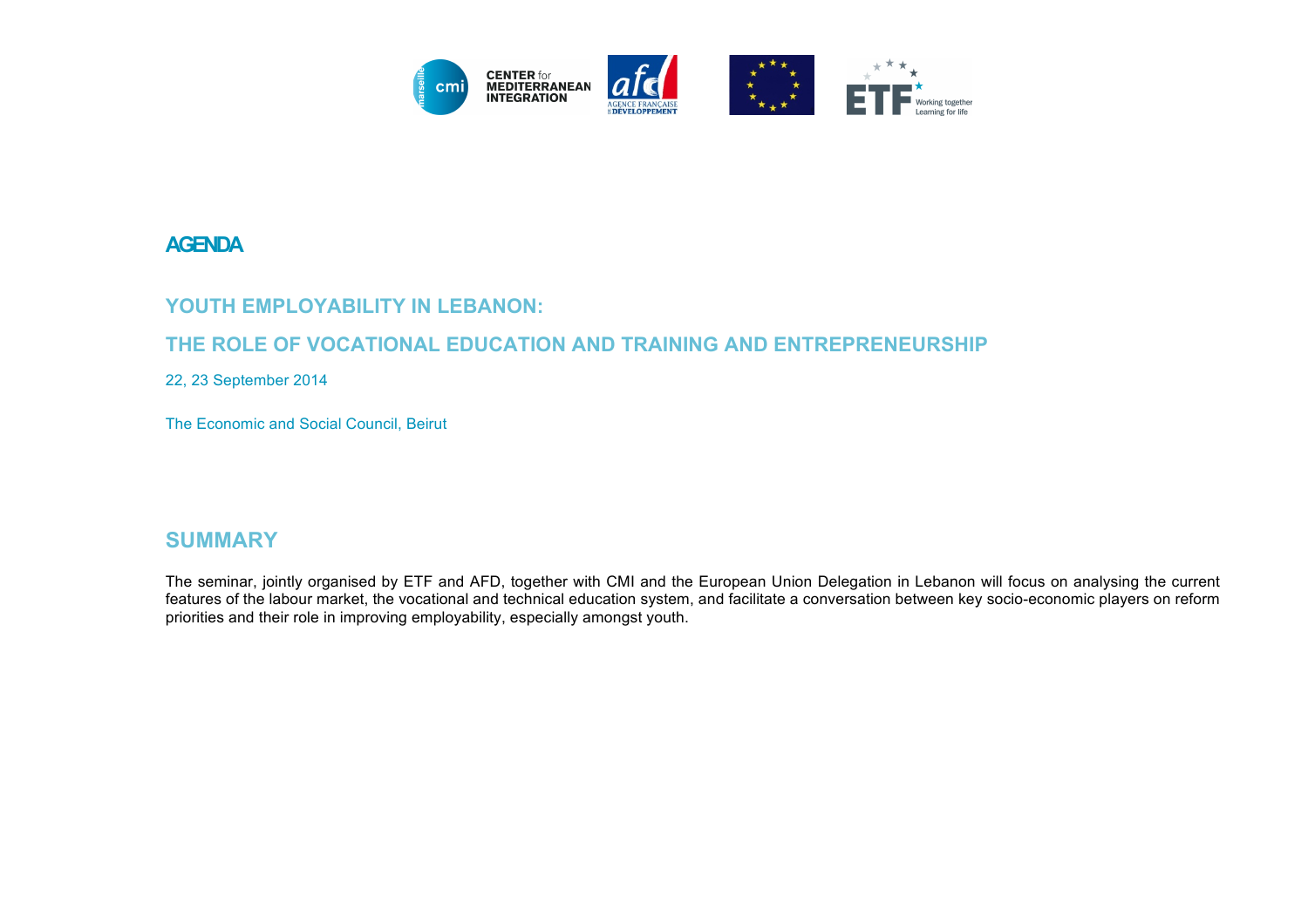# **Day One, 22 September 2014**

| <b>Schedule</b> | <b>Session Title</b>                                                                                                                                                         | <b>Speakers</b>                                                                       |
|-----------------|------------------------------------------------------------------------------------------------------------------------------------------------------------------------------|---------------------------------------------------------------------------------------|
| $14:00 - 14:45$ | <b>Welcome and Opening Speeches</b>                                                                                                                                          |                                                                                       |
|                 | The President of the Economic and Social Council<br>The European Delegation<br>The French Embassy<br>The Ministry of Education and Higher Education<br>The Ministry of Labor |                                                                                       |
| $14:45 - 16:00$ | Labour Market in Lebanon: Key Features and Opportunities                                                                                                                     | Format: Presentations and Plenary<br><b>Discussion</b>                                |
|                 | The Job Market in Lebanon: Characteristics, Flaws and Opportunities                                                                                                          | H.E. Charbel Nahhas - Former Minister of<br>Labor                                     |
|                 | Presentation of the Study Results: The Professional Integration of                                                                                                           | Dr. Kamal Hamdan - Managing Director,                                                 |
|                 | <b>Technical and Vocational Education Graduates</b>                                                                                                                          | <b>CRI Lebanon</b>                                                                    |
| $16:00 - 17:30$ | <b>Stakeholders' Perspectives and Expectations of the Labour Market</b>                                                                                                      | Format: Panel and Plenary Discussion                                                  |
|                 | <b>Employers' Perspectives and Expectations</b>                                                                                                                              | Mr. Khalil Cherri - General Secretary of<br>the Association of Industrialists         |
|                 | <b>Researchers' Perspectives and Expectations</b>                                                                                                                            | Dr. Jad Chaaban - Associate Professor of<br>Economics, AUB                            |
|                 | <b>Youth Associations Perspectives and Expectations</b>                                                                                                                      | Ms. Rania Sabaayon - Executive Director,<br><b>Masar Association</b>                  |
|                 | <b>Government's Perspectives and Expectations</b>                                                                                                                            | Mr. Youssef Naouss - Director General of<br>the Ministry of Labour, Ministry of Labor |
| 17:30           | <b>Cocktail</b>                                                                                                                                                              |                                                                                       |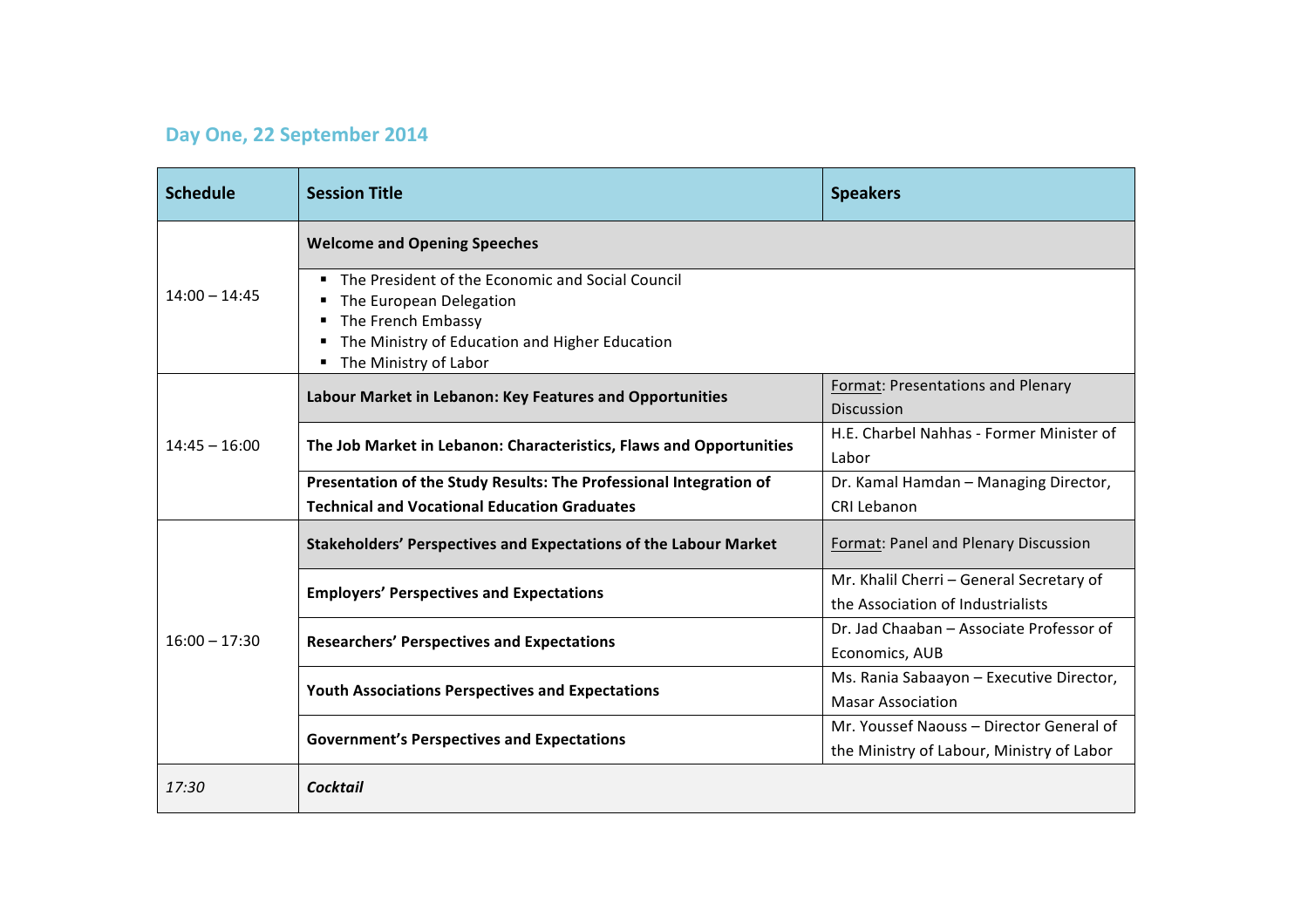## **Day Two, 23 September 2014**

| <b>Schedule</b> | <b>Session Title</b>                                                              | <b>Speakers</b>                                                                                                                                                                                                                                        |  |
|-----------------|-----------------------------------------------------------------------------------|--------------------------------------------------------------------------------------------------------------------------------------------------------------------------------------------------------------------------------------------------------|--|
| $09:00 - 09:30$ | Conclusions of Day -1- And Introduction of Day -2-                                |                                                                                                                                                                                                                                                        |  |
| $09:30 - 11:00$ | The VET System in Lebanon: Features, Challenges and Orientation for<br>the Future | Format: Presentations and Plenary<br><b>Discussion</b>                                                                                                                                                                                                 |  |
|                 | <b>Lebanese Government Priorities and Policy Orientations</b>                     | Mr. Ahmed Diab - Director General of<br>Technical and Vocational Education,<br>Ministry of Education and Higher<br>Education                                                                                                                           |  |
|                 | The Torino Process Report on Lebanon: Results and Priorities                      | Ms. Eva Jimeno Sicilia - Head of SEMED<br>Unit, ETF                                                                                                                                                                                                    |  |
|                 | Youth Challenges and Expectations from the VET System                             | Ms. Tressia Hobeika, Winner of the<br>European Training Foundation's Young<br>Mediterranean Leader Award                                                                                                                                               |  |
| $11:00 - 11:30$ | Coffee Break                                                                      |                                                                                                                                                                                                                                                        |  |
| $11:30 - 12:30$ | <b>Skills Matching: Cases from the MENA Region</b>                                | Format: Panel and Plenary Discussion                                                                                                                                                                                                                   |  |
|                 | Case Study from Lebanon - IECD                                                    | Mr. Alexis Béguin - Associate Director<br>General, IECD<br>Ms. Vanessa Al Badawi - Contract And<br>Financial Analyst, Schneider Electric<br>Ms. Antoinette Khanfour - Head of<br>Project, Directorate General of Technical<br>and Vocational Education |  |